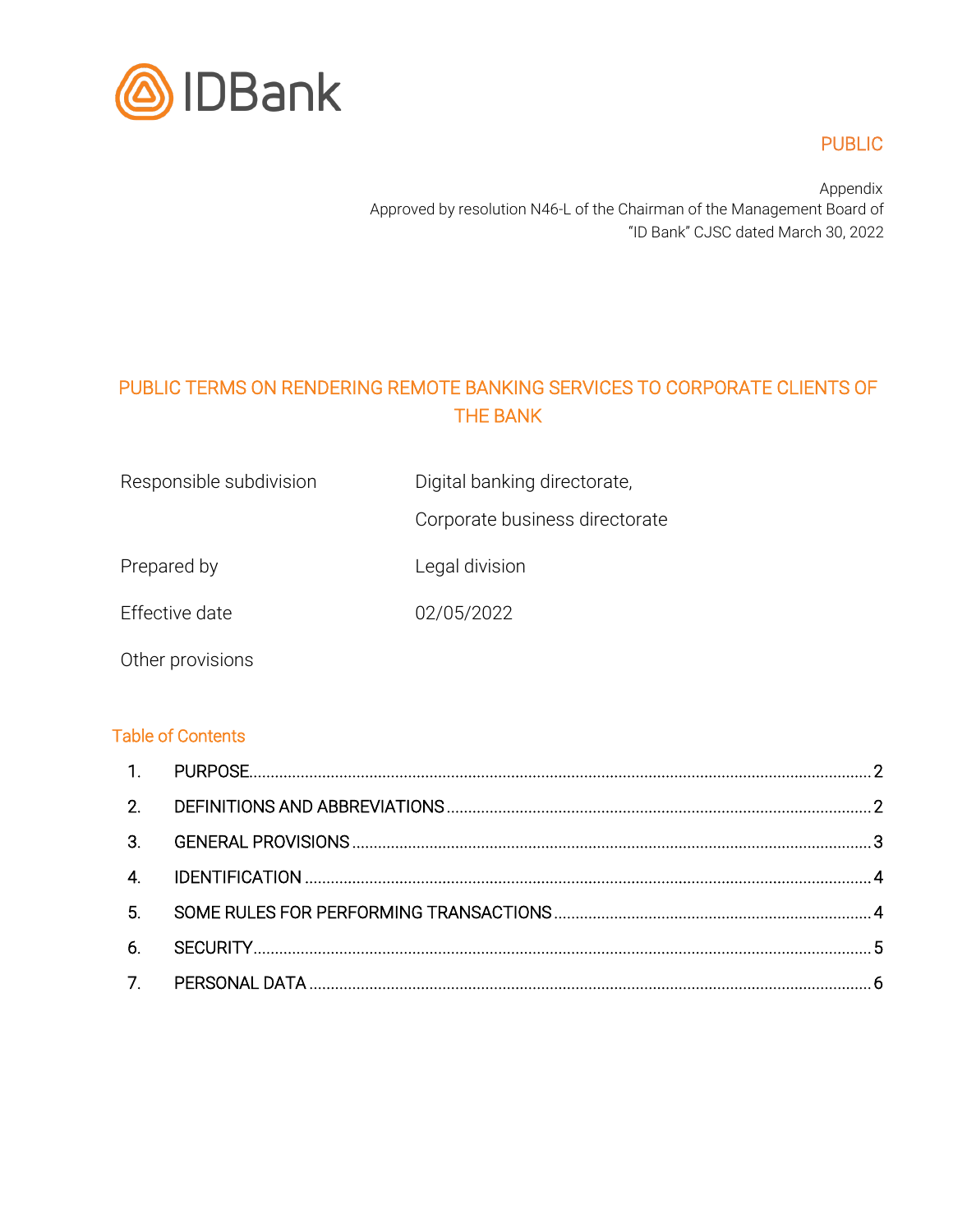| <b>(@)</b> IDBank                                                                     |                              |           |           |  |
|---------------------------------------------------------------------------------------|------------------------------|-----------|-----------|--|
| PUBLIC TERMS ON RENDERING REMOTE BANKING<br>SERVICES TO CORPORATE CLIENTS OF THE BANK | Effective date<br>02/05/2022 | Edition 1 | pg<br>2/6 |  |

#### <span id="page-1-0"></span>1. PURPOSE

These public terms regulate the relations between "ID Bank" CJSC and the Client in terms of the use of Systems of rendering remote banking services (online and mobile banking).

### <span id="page-1-1"></span>2. DEFINITIONS AND ABBREVIATIONS

| <b>Bank</b><br>Terms | "ID Bank" CJSC<br>public terms of the use of Systems of rendering remote<br>banking services (mobile banking)                                                                                                                                          |  |  |
|----------------------|--------------------------------------------------------------------------------------------------------------------------------------------------------------------------------------------------------------------------------------------------------|--|--|
| Mobile banking       | A system that enables the Bank's client to view the<br>information<br>about its<br>transactions<br>and/or<br>perform<br>/including<br>transactions<br>operations<br>related<br>the<br>to<br>transaction/through "IDBusiness Mobile" mobile application |  |  |
| <b>Stem</b>          | A system of rendering remote banking services                                                                                                                                                                                                          |  |  |
| User                 | System user                                                                                                                                                                                                                                            |  |  |
| Client               | A legal entity or private entrepreneur who is an Account<br>holder of the Bank. Moreover, the word "Client" is used in<br>these terms in terms of a Used as well to the extent that the<br>regulation is applicable to the User                        |  |  |
| Username             | Client's telehphone number with which the latter has<br>registered in the System                                                                                                                                                                       |  |  |
| Password             | A combination of letters, numbers and symbols, created by<br>the User, which is used by the System to identify the User<br>and allows to access the System and use the services<br>available in the System                                             |  |  |

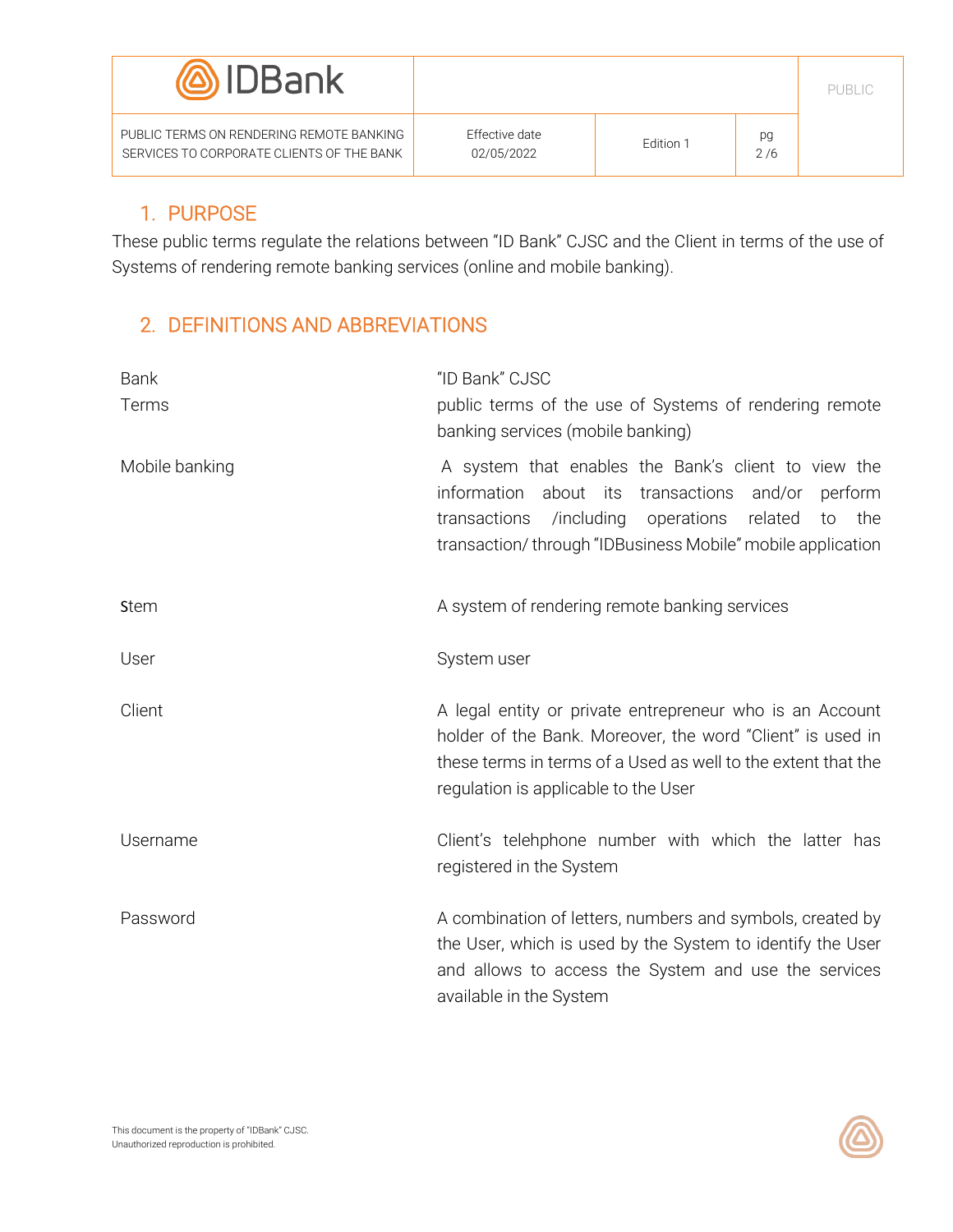| <b>(@)</b> IDBank                                                                                                                                                                                                                                    |                                                                         |           |           | PUBLIC |  |
|------------------------------------------------------------------------------------------------------------------------------------------------------------------------------------------------------------------------------------------------------|-------------------------------------------------------------------------|-----------|-----------|--------|--|
| PUBLIC TERMS ON RENDERING REMOTE BANKING<br>SERVICES TO CORPORATE CLIENTS OF THE BANK                                                                                                                                                                | <b>Effective date</b><br>02/05/2022                                     | Fdition 1 | pg<br>3/6 |        |  |
| A compination of numbers created by the User which is<br>PIN code<br>considered as the User's signature by the System and allows<br>the former to perform transactions as well as make changes<br>to the Password and other data defined by the Bank |                                                                         |           |           |        |  |
| Biometric identification                                                                                                                                                                                                                             | Fingerprint or face identification through the mobile banking<br>system |           |           |        |  |

#### <span id="page-2-0"></span>3. GENERAL PROVISIONS

- 3.1 Through the Systems the Bank enables the Clients to view transactions performed through their accounts as well as to perform transactions.
- 3.2 In order to receive access to performing operations through the Systems the Bank establishes a requirement for proper identification. Moreover, a proper identification defined by this provision is the identification performed at the premises of the Bank by visiting any branch of "ID Bank" CJSC. The identification is performed in the order defined by the RA legislation, regulations approved by the RA Central Bank and the Bank's internal legal acts.
- 3.3 There is an authentification requirement each time before accessing the Mobile banking, which implies provision of the username and password as well as the PIN code by the Client (unless the Client has activated biometric identification) and automatic identification of the username, pasword and PIN code by the System. In case of the Client did not exit the Mobile banking application (just closed it) only the PIN code will be required for the access (unless the Client has activated biometric identification). If the Client has activated biometric identification no PIN code will be required, instead a biometric identification will be performed.
- 3.4 The Client's username, password as well as the PIN code are created by the Client while registering in the System and can be changed by the Client, except for the Username, the change of which is performed by the Bank.
- 3.5 This document is a Public agreement which shall be deemed as accepted by the Client by electronically pressing the button of acceptance in the System.
- 3.6 The Client realizes and accepts that the Bank is entitled to unilaterally change the Terms about which the Bank shall notify the Client in accessible places and means, particularly:
	- 1) On the official website of the Bank a[t https://www.idbank.am/,](https://www.idbank.am/) and/or
	- 2) By means of posting the information on information boards in the branches of the Bank and other places provided for servicing Clients, and/or
	- 3) By means of communication, which enable the Client to receive and to make sure that the

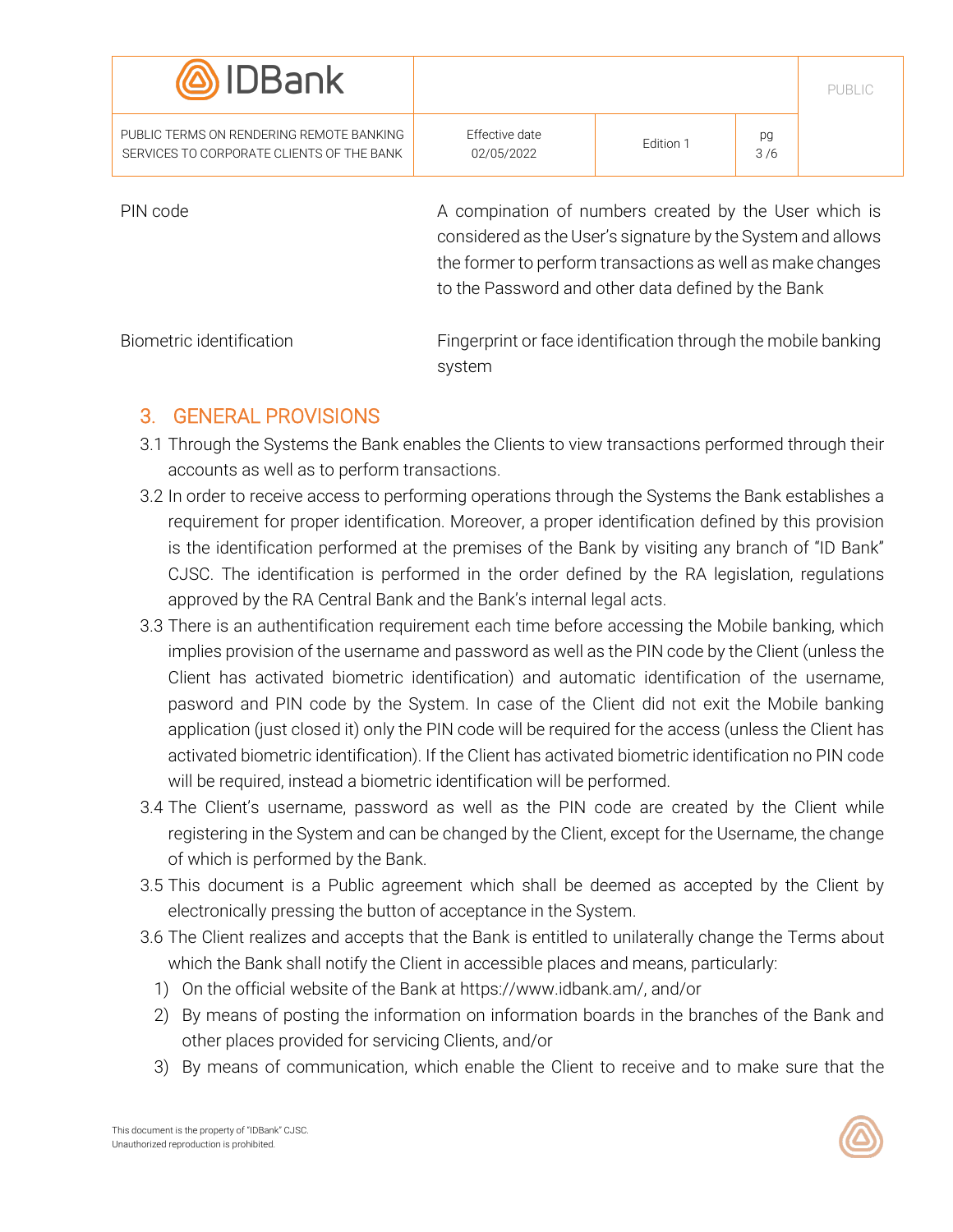| <b><i>AIDBank</i></b>                                                                 |                                     |           |           |  |
|---------------------------------------------------------------------------------------|-------------------------------------|-----------|-----------|--|
| PUBLIC TERMS ON RENDERING REMOTE BANKING<br>SERVICES TO CORPORATE CLIENTS OF THE BANK | <b>Effective date</b><br>02/05/2022 | Fdition 1 | pg<br>4/6 |  |

information has been sent by the Bank; e.g. by mail, by sending an SMS to the telephone number registered at the bank, by sending an e-mail to the e-mail address registered at the Bank.

3.7 The Bank shall publish the information mentioned in this paragraph at its own discretion by one or more of the above-mentioned means. The changes to the terms shall come into force after notifying the Client about such changes at the moment of performing the very first transaction in the System and shall be considered as accepted by the Client.

#### <span id="page-3-0"></span>4. IDENTIFICATION

- 4.1 The identification defined for the purpose of receiving access to perform operations through the System is performed in branches of the Bank.
- 4.2 In order to be identified, the Client submits to the Bank the identity document of the Client/Authorized person, the Client's seal if the Client wishes and the seal is available, and also the the power of attorney if necessary. The order and requirements of submission of the power of attorney are defined by the rules of opening and maintenance of bank accounts of Legal entities and Private entrepreneurs: [Link.](https://idbank.am/upload/iblock/9ad/zkdeaezvyzu530a5s5v5av8zczskq1hs/FO_0230_VSH_13012022_02_Rules.pdf) The identification of a Client performed in the order and udner the conditions provided for in paragraph 4 of these terms shall be deemed as proper identification and is sufficient to establish business relations with the Cleint.

### <span id="page-3-1"></span>5. SOME RULES FOR PERFORMING TRANSACTIONS

- 5.1 The input of the PIN code in the System is considered as an electronic signature and allows the Client to confirm transactions. In case if the Client has activated biometric identification no PIN code will be required in the Mobile banking system and the transactions are confirmed by means of biometric identification.
- 5.2 The Client acknowledges and accepts that the electronic signature described in this paragraph is equivalent to and has the same legal force as the handwritten signature of the Client and/or the authorized person, and the electronic documents signed by the latter electronically entail legal consequences arising from the content of the given document.
- 5.3 The terms and tariffs defined by the relevant contract /agreement/ of the given transaction and/or information bulletins of the given transaction/service published on the Bank's official website at [www.idbank.am](http://www.idbank.am/) shall be applied to transactions concluded through the use of the System.

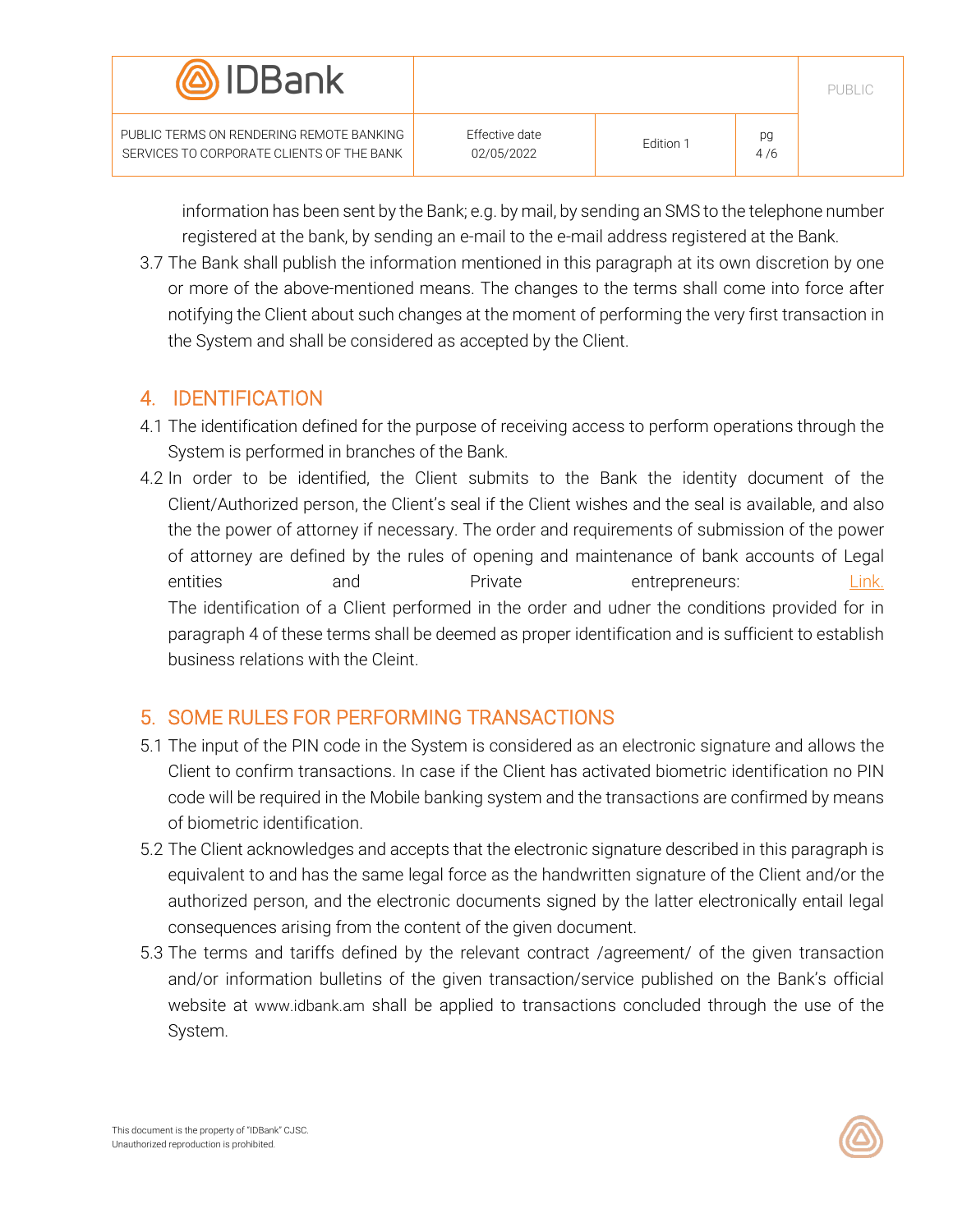

PUBLIC TERMS ON RENDERING REMOTE BANKING SERVICES TO CORPORATE CLIENTS OF THE BANK PUBLIC

# <span id="page-4-0"></span>6. SECURITY

- 6.1 The Bank applies best efforts towards making the System and transactions concluded through the latter more secure. With advances in technology the Bank regularly improves the security measures of the System, thus becoming also entitled to unilaterally change both the technical terms of using the System and define new methods and requirements for providing authority to the Client to perform transactions and for identification, authentification, as well as electronic signature for each transaction at any time.
- 6.2 The Bank and the Client admit that in order to best ensure the security of the System and transactions performed through the latter, both the Bank and the Client are equally endowed with obligations. Accordingly, these Terms define the following obligations of the Bank and the Client subject to mandatory performance:
- 6.3 The Client is obliged to:
- 1) Maintain the confidentiality of the passowrd and the PIN code for accessing the System.
- 2) Not provide third parties with access to the System. Particularly, ensure the physical security as well as protection against malware of their technical devices /smartphone, tablet, computer etc./ provided for access to the Systems.
- 3) Immediately inform the Bank through the phone number (+37410) 59 33 33 in case if the username and the password provided for accessing the System become available to third parties, loss of their technical device provided for accessing the System, in cases of unauthorized access, as well as any other suspicious cases and cases containing risks.

Moreover, the Client shall bear the risk of failure to perform or improper performance of the obligations defined in paragraph 6.3 of these terms as well as the legal consequences arising from it. The Bank is not liable for any losses incurred by the Client as a result of non-performance or improper performance of its obligations by the Client.

- 6.4 The Bank is obliged to:
- 1) Block the Client's System immediately after the Client notifies the Bank about the necessity to block in accordance with the order provided by subparagraph 3 of paragraph 6.3 of these Terms.
- 2) Ensure the continuity of the security measures of the Systems.
- 3) Apply all the possible efforts for improvement of security measures of the System.
- 4) Ensure the confidentiality of the Client's data that has become known to the Bank in accordance with the procedure and within the framework provided by the RA legislation.
- 5) Respond to oral and written inquiries of the Client about the use of the System.
- 6.5 In case if the Client fails to perform its obligations provided by the Terms, as well as in case if the Bank has suspicions on illegal use of the System, the Bank is entitled to block the Client's access